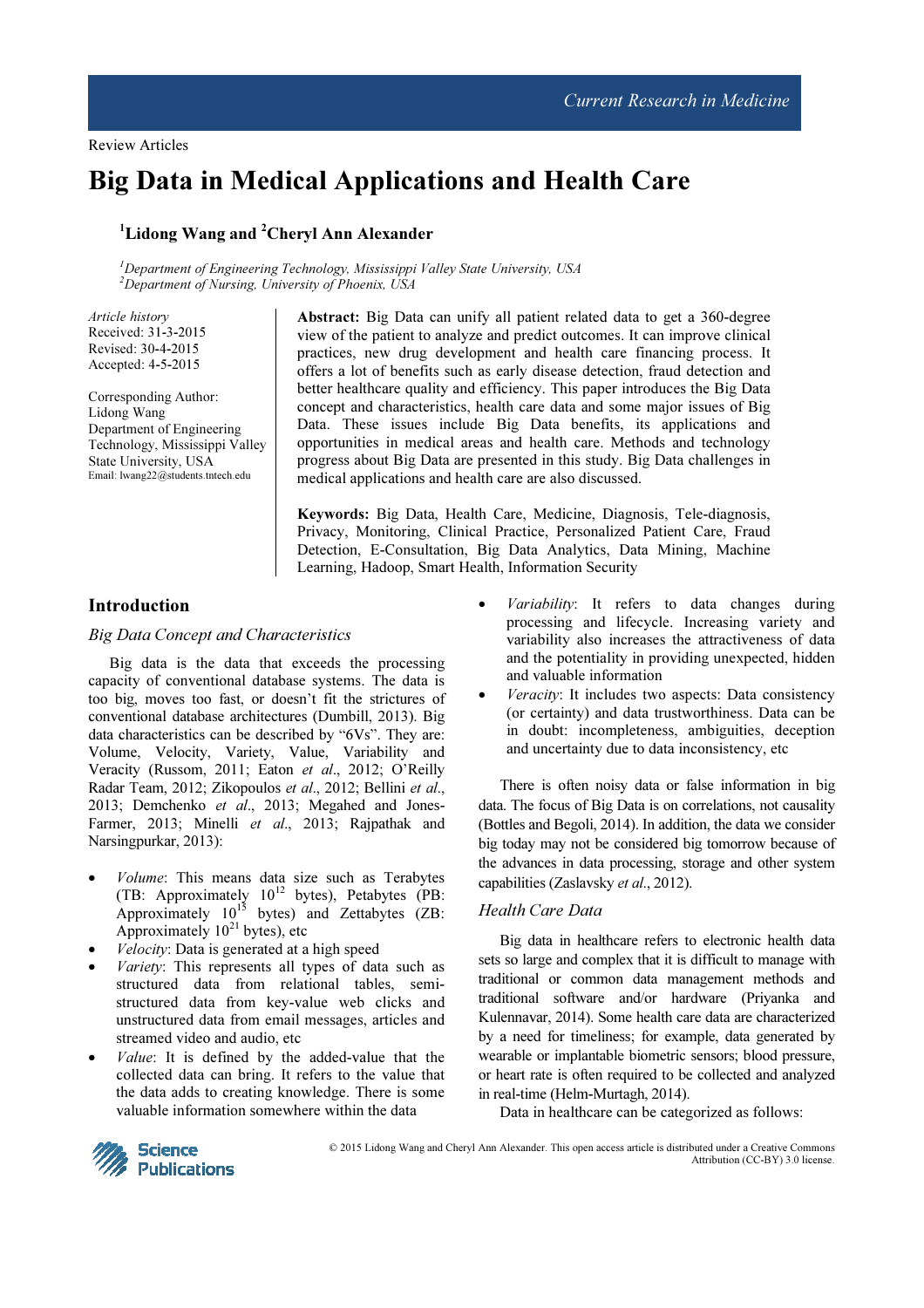#### Genomic Data

 It refers to genotyping, gene expression and DNA sequence (Chen et al., 2012; Priyanka and Kulennavar, 2014).

## Clinical Data and Clinical Notes

About 80% of this type data are unstructured documents, images and clinical or transcribed notes (Yang et al., 2014):

- Structured data (e.g., laboratory data, structured EMR/HER)
- Unstructured data (e.g., post-op notes, diagnostic testing reports, patient discharge summaries, unstructured EMR/HER and medical images such as radiological images and X-ray images)
- Semi-structured data (e.g., copy-paste from other structure source)

#### Behavior Data and Patient Sentiment Data

- Web and social media data Search engines, Internet consumer use and networking sites (Facebook, Twitter, Linkedin, blog, health plan websites and smartphone, etc.) (Terry, 2013)
- Mobility sensor data or streamed data (data in motion, e.g., electroencephalographydata)

They are from regular medical monitoring and home monitoring, telehealth, sensor-based wireless and smart devices (Shrestha, 2014)

#### Health Publication and Clinical Reference Data

Text-based publications (journals articles, clinical research and medical reference material) and clinical text-based reference practice guidelines and health product (e.g., drug information) data (Miller, 2012; Priyanka and Kulennavar, 2014).

## Administrative, Business and External Data

- Insurance claims and related financial data, billing and scheduling (Terry, 2013)
- Biometric data: Fingerprints, handwriting and iris scans, etc

#### Other Important Data

- Device data, adverse events and patient feedback, etc. (Yang et al., 2014)
- The content from portal or Personal Health Records (PHR) messaging (such as e-mails) between the patient and the provider team; the data generated in the PHR

# Benefits of Big Data in Medical Applications and Health Care

Effective large-scale analysis often requires the collection of heterogeneous data from multiple sources. For example, obtaining the 360-degrees health view of a patient(or a population) benefits from integrating and analyzing the medical health record along with Internet available environmental data and then even with readings from multiple types of meters (for example, glucose meters, heart meters, accelerometers, among others) (Jagadish et al., 2014).

Applying advanced analytics to patient profiles, characteristics and the cost and outcomes of care can help identify the most clinically and cost effective treatments, proactively identify individuals who would benefit from preventative care or lifestyle changes. Big Data could help reduce waste and inefficiency in the following three areas (Manyika et al., 2011):

- Clinical operations: Determine more clinically relevant and cost-effective ways to diagnose and treat patients
- *Research & development*: (1) lower attrition and produce a leaner, faster, moretargeted R&D pipeline in drugs and devices with the help of predictive modeling; (2) improve clinicaltrial design, thus reducing trial failures and speeding new treatments to market; and (3) identify followon indications and discover adverse effects before products reach the market
- Public health: (1) analyze disease patterns and track disease outbreaks and transmission to improve public health surveillance and speed response; (2) faster develop more accurately targeted vaccines and (3) turn large amounts of data into actionable information

Big Data benefits in medical applications and health care can be summarized as follows (Helm-Murtagh, 2014; Raghupathi and Raghupathi, 2014): (1) Improvement of health outcomes through more accurate and precise diagnoses; identification of patients who are at risk of adverse outcomes; and customization of care at the level of the individual patient (personalized medicine). (2) Reduction of costs through earlier detection of disease; elimination of unnecessary and duplicate care; reduction in variations in care; and elimination of erroneous and improper claims submissions. (3) Predicting and managing obesity and health risks; detecting health care fraud more quickly and efficiently (Certain developments or outcomes may be predicted and/or estimated based on vast amounts of historical data). (4) Decreasing inappropriate Emergency Department (ED) utilization by using statistical models to identify the best ED services or care alternatives that are more appropriate, more convenient and lower in cost according to health conditions, prior use of health care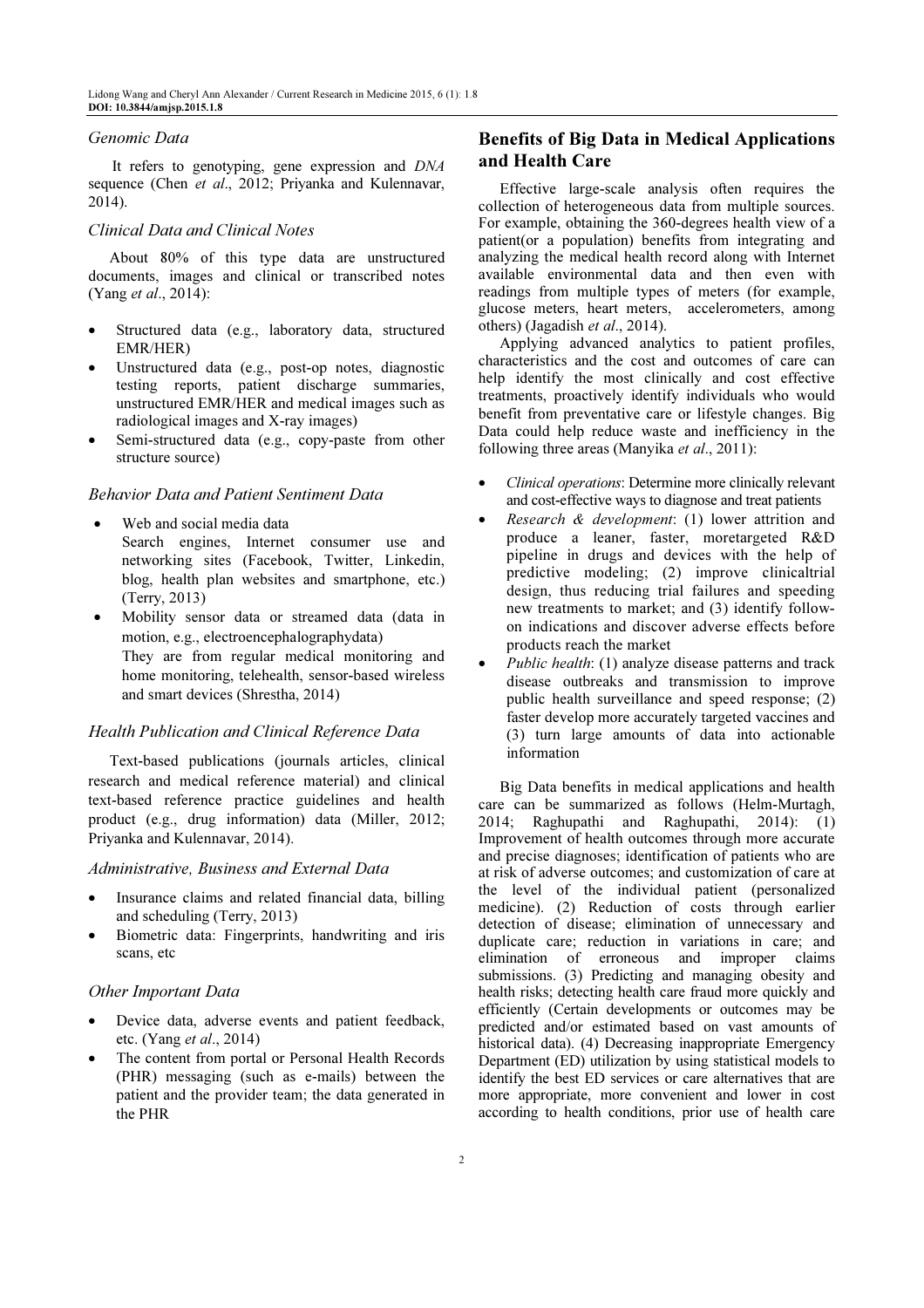resources (e.g., having a primary care provider) and proximity to sites of care. (5) Providing advantages to Health Informatics. This is fulfilled by allowing for more tests cases or more features for research, leading to both quicker validation of studies and the ability to accrue enough instances for training. Big Data approaches have been used for the analysis of Health Informatics data gathered at multiple levels, including the molecular, tissue, patient and population levels. The amount of data produced within Health Informatics has grown to be quite vast. Big Data analytics grants potentially great possibilities to gain much knowledge in Health Informatics.

# Applications and Opportunities of Big Data in Medical Applications and Health Care

Big Data can provide support across all aspects of health care. Big Data analytics has gained traction in genomics, epidemic spread prediction, clinical outcome, fraud detection, pharmaceutical development and personalized patient care, etc. There are potential applications in these areas. The specific applications of Big Data in the areas are as follows.

#### Genomics Analytics

Genomic data is becoming critical to the complete patient record. Combining patient genomic data with clinical data helps cancer treatment (Chen et al., 2012; Priyanka and Kulennavar, 2014).

#### Flu Outbreak Prediction and Control

In public and population health, continuously aggregating and analyzing public health data helps detect and manage potential disease out breaks. Big Data analytics can mine web-based and social media data topredict flu outbreaks based on consumer search, social content and query activity (Priyanka and Kulennavar, 2014).

## Clinical Outcome Analytics

Clinical analytics can be performed through unifying clinical, financial and operation data for efficient clinical decisions. Blue Cross and Blue Shield of North Carolina, USA has provided several promising examples of how Big Data can be used to reduce the cost of care, predict and manage health risks and improve clinical outcomes (Helm-Murtagh, 2014).

#### Fraud Detection and Prevention

Identifying, predicting and minimizing fraud can be implemented by using advanced analytic systems for fraud detection and checking the accuracy and consistency of claims. Big Data predictive modeling can be used by health care payers for fraud prevention. Fraud waste and abuse analytics can be performed in analyzing claims and benefits of Veterans benefits and education fraud (White, 2014; Raghupathi and Raghupathi, 2014).

#### Medical Device Design and Manufacturing

Big Data tools enable a broader set of anatomical configurations, device materials, delivery methods and tissue interactions to be evaluated. Computational methods and Big Data can play an important role in medical device design and manufacturing (Erdman and Keefe, 2013).

# Personalized Patient Care

Healthcare is moving from a disease-centered model towards a patient-centered model. In a disease-centered model, physicians' decision making is centered on the clinical expertise and data from medical evidence and various tests. In a patient-centered model, patients actively participate in their own care and receive services focused on individual needs and preferences. The patient-centric model creates a personalized disease risk profile, as well as a disease management plan and wellness plan for an individual. Personalized healthcare is a data-driven approach. With the increase in the use of electronic medical records, Big Data will facilitate to bring proactive and personalized patient care (Chawla Davis, 2013). In the near future, new big data-derived linkages will prompt timely updates of patient triage, diagnostic assistance and clinical guidelines to allow more precise and personalized treatment to improve clinical outcome for patients (Yang et al., 2014).

#### E-Consultation and Tele-Diagnosis

In the future, the aggregated ECG and images from hospitals worldwide will become big data, which should be used to develop an e-consultation program helping on-site practitioners deliver appropriate treatment. Real-time tele-consultation and tele-diagnosis of ECG and images can be practiced via an e-platform for clinical, research and educational purposes. Big Data analytics can predict over 50% deaths with fewer false positives as compared with the traditional ECG analysis, conductedbased on a smaller segment of ECG signals (Hsieh et al., 2013).

#### Pharmaceuticals and Medicine

The ability of pharmaceutical companies to continue bringing new life-saving/life enhancing medicines to patients in a timely, yet cost-effective manner will dependent on their ability to manage big data generated during all phases of pharmaceutical development. Integration of clinical, healthcare, patents, safety and public research data will provide key insights into decision making for target selection and lead optimization through Big Data analytics for drug discovery (Schultz, 2013).

#### Medical Education

Visual analytics was explored as a tool for finding ways of representing big data from the medical curriculum of an undergraduate medical program.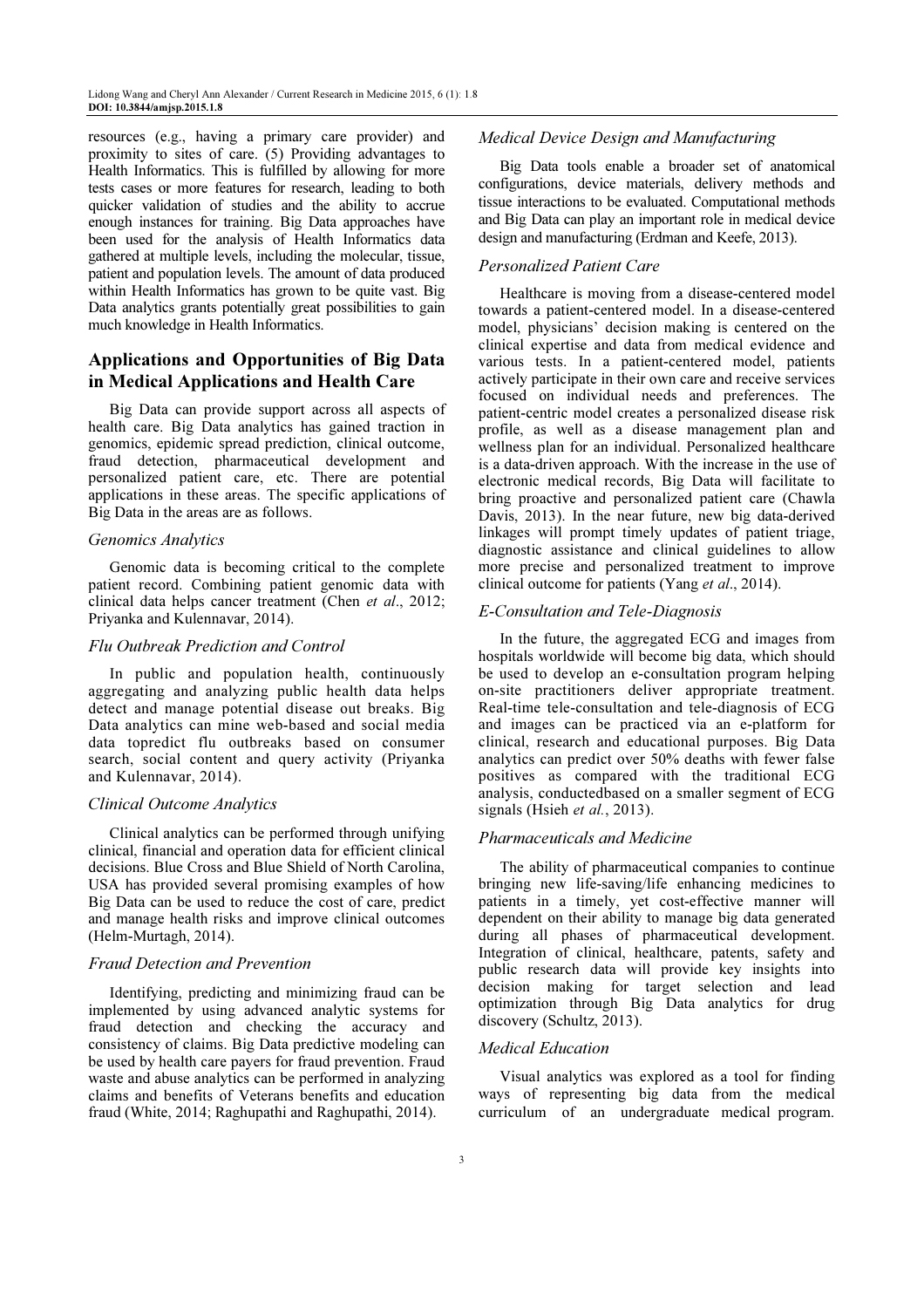|                                         | Table 1. BI&A and Big Data in smart health and well being  |
|-----------------------------------------|------------------------------------------------------------|
| Applications                            |                                                            |
|                                         | Human and plant genomics                                   |
| $\bullet$                               | Health care decision support                               |
|                                         | Patient community analysis                                 |
| Data                                    |                                                            |
|                                         | Genomics and sequence data                                 |
|                                         | Electronic Health Records (EHR), Personal                  |
|                                         | Health Records (PHR) Health and patient                    |
|                                         | social media                                               |
|                                         | <i>Characteristics:</i>                                    |
|                                         | Disparate but highly linked content,                       |
|                                         | person-specific content, HIPAA, IRB                        |
|                                         | and ethics issues                                          |
| Analytics                               |                                                            |
|                                         | Genomics and sequence analysis and                         |
|                                         | visualization                                              |
|                                         | EHR association mining and clustering                      |
|                                         | Health social media monitoring and                         |
|                                         | analysis                                                   |
|                                         | Health text analytics                                      |
|                                         | Health ontologies                                          |
|                                         | Patient network analysis                                   |
|                                         | Adverse drug side-effect analysis                          |
|                                         | Privacy-preserving data mining Impacts                     |
|                                         | Improved health care quality, improved                     |
|                                         | long-term care, patient empowerment                        |
| Impacts                                 |                                                            |
|                                         | Improved healthcare quality, improved                      |
|                                         | long-term care, patient empowerment.                       |
| <b>IRB</b> : Institutional Review Board |                                                            |
|                                         | HIPAA: Health Insurance Portability and Accountability Act |

A possible use of Big Data in the medical education context (Vaitsis et al., 2014) is to: (1) identify data connections and the relations between them; (2) determine data's roles in the lowest level of a course and in the overall picture of the medical program; (3) perceive and analyze the curriculum in terms of identifying whether knowledge, skills and attitude are constructed through the alignment of teaching methods and assessment towards learning outcomes and (4) perform gap analysis by comparing different states in which data can be found to identify possible discrepancies.

#### Smart Health and Wellbeing

Business Intelligence and Analytics (BI&A) and the related field of Big Data analytics have become increasingly important in the business communities. Table 1 (Chen et al., 2012) summarizes some BI&A features and capabilities in smart health and wellbeing, including applications, data characteristics, analytics and potential impacts.

Big Data has brought great opportunities in medical applications and health care. Big Data applications will expand to more areas (such as telemedicine and digital hospitals), further improve medical service and deliver extensive value-based care. Big Data applications and opportunities need technology support.

## Methods and Technology Progress in Big Data

 In healthcare/medical field, large amount of information about patients' medical histories, symptomatology, diagnoses and responses to treatments and therapies is collected. Data mining techniques can be implemented to derive knowledge from this data in order to either identify new interesting patterns in infection control data or to examine reporting practices. Moreover, predictive models can be used as detection tools exploiting Electronic Patient Record (EPR) accumulated for each person of the area (Bellini et al., 2013).

For Big Data healthcare systems, the Hadoop-MapReduce framework is uniquely capable of storing a wide range of healthcare data types including electronic medical records, genomic data, financial and claims data etc. and offers high scalability, reliability and availability than traditional Database Management Systems (DBMS). In addition, intelligent functional modules such as specialized machine- learning algorithms for image analysis and recognition, diagnosis, surveillance, detection, notification etc., can be built on it (Ngufor and Wojtusiak, 2013).

Figure 1 shows a general framework of big data and big data analytics.

In order to create an automatic lesion diagnostic model, an automatic breast cancer diagnostic model was created using a pattern recognition algorithm and big data mining technique. Data mining is the process of discovering useful correlations hidden in large quantities data and extracting information which can be used in decision-making. The Support Vector Machine (SVM) algorithm that is most frequently used with an elevated accuracy was also presented in detail. A machine learning algorithm inputs data into the computer establishes criteria for categorization and predicts the category of the data when new data are input (Lee and Lee, 2014).

Visual analytics presents an area of synergistic research with big data by conceptualizing the output of complex processes through intuitive graphical means. Metrics dash boarding, real-time interactive visualization and Giga-node graph exploration are some examples that would serve as appropriate visualization solutions to the big data examples. Unstructured data needs to be converted into analysis-ready datasets, which include comprehensive workflows for of big data solutions. Consideration of the structure of the end-data models is vital for the visualization process (Schultz, 2013).

Visual analytics combines data analysis and manipulation techniques, information and knowledge representation and human cognitive strength to perceive and recognize visual patterns (Vaitsis et al., 2014). Visual Analytics supports Big Data by providing interactive visualizations that allow people to navigate these datasets. Visual Analytics has been defined as "the science of analytical reasoning facilitated by interactive visual interfaces "(Thomas and Cook, 2006).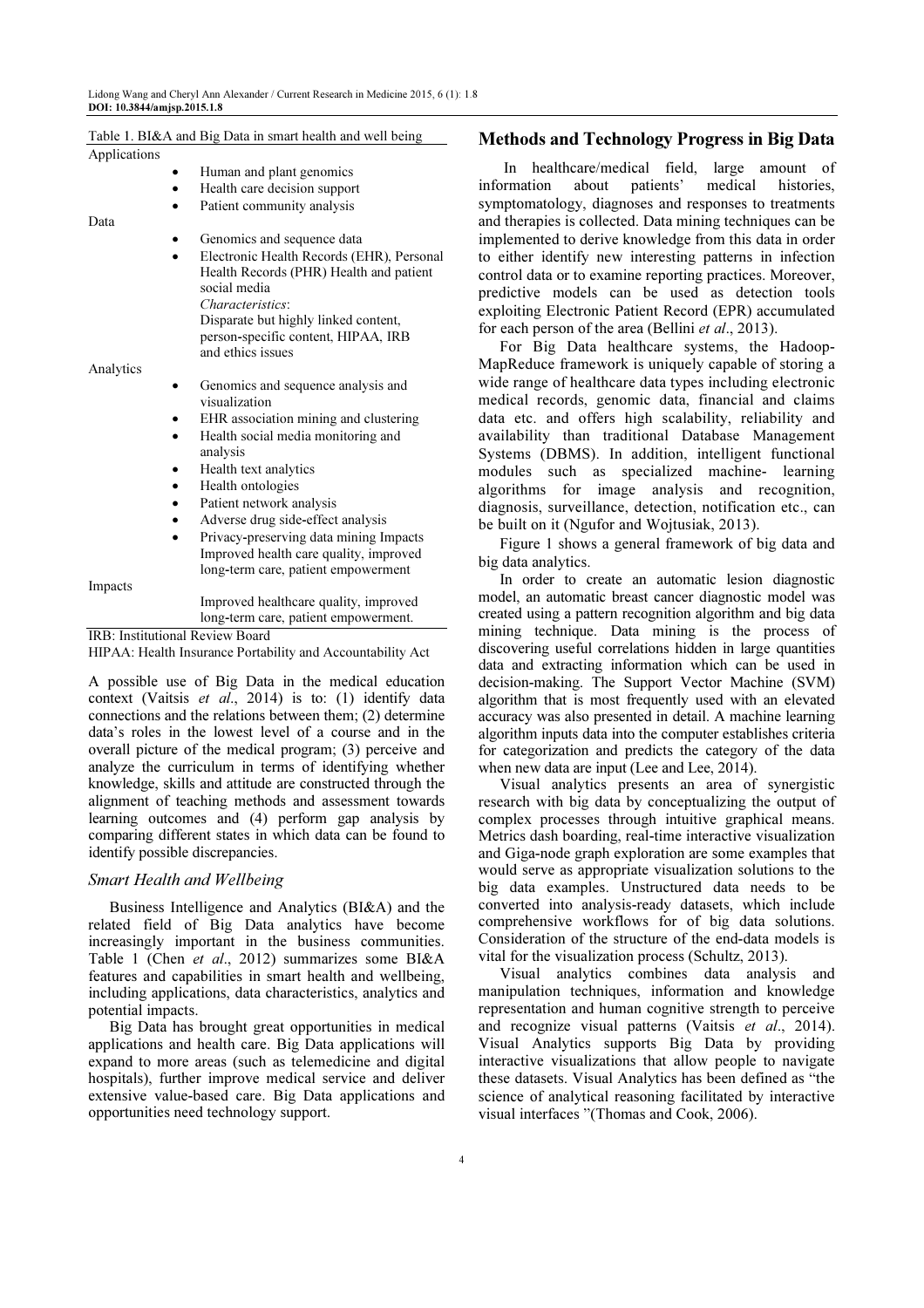Lidong Wang and Cheryl Ann Alexander / Current Research in Medicine 2015, 6 (1): 1.8 DOI: 10.3844/amjsp.2015.1.8



Fig. 1. An applied conceptual architecture of Big Data analytics (Raghupathi and Raghupathi, 2014) (OLAP: Online Analytical Processing; CSV: Comma Separated Values)

Big Data enabled by cloud technologies could provide us new insights-clinically, operationally and in research (Shrestha, 2014). The concept of storage-as-a-service cloud computing, which provides hospitals with a big data storage capacity based on their specific demands at a low cost. In cardiology, cloud computing technology and mobile teleconsultation should be combined because mobile teleconsultation requires high speed data delivery and a big data center where data can be delivered, stored, retrieved and managed securely (Hsieh et al., 2013).

Besides general cloud infrastructure services (storage, compute, infrastructure/VM management), the following services are required to support Big Data (Turk, 2012):

- Cluster services
- Hadoop related services and tools
- Specialist data analytics tools (logs, events, data mining, etc.)
- Databases/Servers SQL, NoSQL
- MPP (Massively Parallel Processing) databases
- Registries, indexing/search, semantics, namespaces
- Security infrastructure (access control, policy enforcement, confidentiality, trust, availability, privacy)

Organizations used various methods of deidentification (anonymization, pseudonymization, encryption, key-coding, data sharing) to distance data from personal identities and preserve individuals' privacy. De-identification has been viewed as an important protective measure to be taken under the data security and accountability principles. Yet, over the past few years, computer scientists have repeatedly shown that even anonymized data can typically be re-identified and associated with specific individuals. De-identified data, in other words, is a temporary state rather than a stable category (Tene and Polonetsky, 2013).

# Challenges of Big Data in Medical Applications and Health Care

Large volume, velocity and variety of big data have brought big challenges in data storage, curation, retrieval, search and visualization. Variability and veracity of big data indicate data instability and uncertainty, which often makes Big Data analytics difficult.

Major challenges of Big Data in medical applications and healthcare are as follows: (1) the data in many health care providers, specifically hospitals, are often segmented orsiloed. Clinical data such as patient history, vital signs, progress notes and diagnostic test results are stored in the EHR. Quality and outcomes data such as surgical site infections, rates of return to surgery and patient falls are in the quality or risk management departments. Standards for validating, consolidating and processing data are needed (White, 2014). (2) It is difficult to aggregate and analyze unstructured data. Unstructured data include: Test results, scanned documents, images and progress notes in the patients' EHR, etc. (White, 2014). Efficiently handling large volumes of medical imaging data, extracting potentially useful information and biomarkers and understanding unstructured clinical notes in the right context are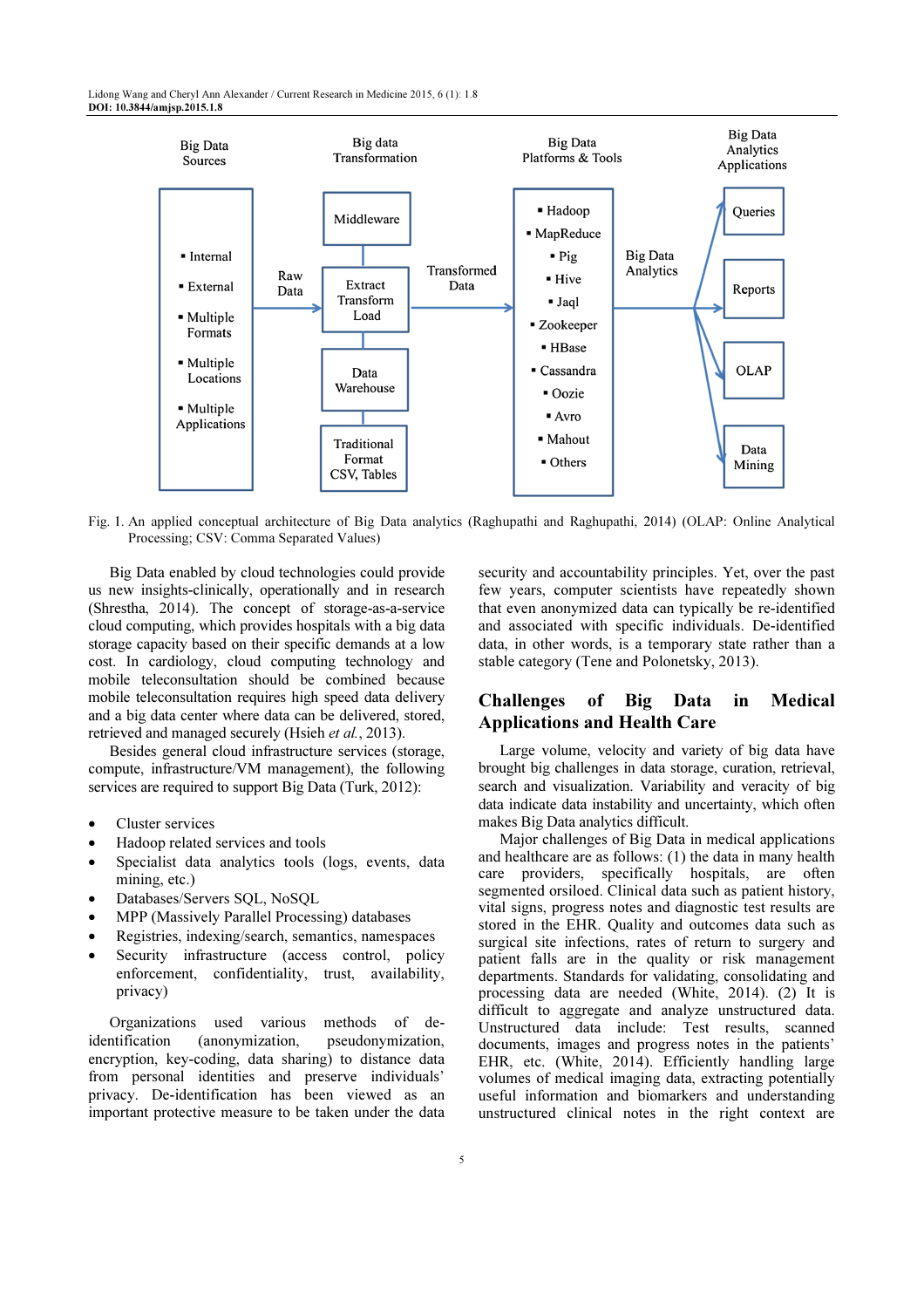challenges (Priyanka and Kulennavar, 2014). (3) Analyzing genomic data is a computationally intensive task; combining with standard clinical data adds additional layers of complexity (Priyanka and Kulennavar, 2014). (4) An emerging new data source is telemetry from patient-owned devices and information entered by patients. The challenge of Big Data becomes even greater when telemetry from automated monitoring devices is included. Such data could include subjective symptom scores (pain, mood and mobility); patient reported outcomes; and device telemetry such as weight, activity, glucose, blood pressure and pulse oximetry (Halamka, 2014). The capture, indexing and processing of continuously streaming (and possibly annotated) finegrained temporal data is a challenge (Schultz, 2013). (5) Big Data's focus on correlations, not causality, is difficult for physicians biased toward the biomedical model, where the focus is finding the cause of the disease in order to effectively treat it. Big data means more information, but there is often noisy data or false information (Bottles and Begoli, 2014). (6) Privacy issues in the Health Insurance Portability and Accountability Act (HIPAA) are often cited as barriers to collecting big data (Warner, 2013). In telecardiology and tele-consultation, data confidentiality in the cloud, data interoperability among hospitals and network latency and accessibility are challenges (Hsieh et al., 2013). (7) Even if the privacy of the patient can be protected, many health care providers are reluctant to share data because of market competition. It is difficult to determine the proper balance between protecting the patient's information and maintaining the integrity and usability of the data. Open access, integration, standardization of readable and useable data is a challenge (White, 2014). (8) Data hackers have become more damaging in big data. Data leakage can be costly. In March 2012, hackers broke into Utah's Department of Health database and downloaded personal data from 780,000 patients (Social Security Numbers were downloaded for 280,000 patients) (Schmitt et al., 2013). Biometrics such as a fingerprint helps improve information security and protect against data leakage. However, it is almost impossible to guarantee complete data security. (9) Both providers and payers pointed to resource shortfalls such as staffing, budget and infrastructure as the big barriers to the adoption of Big Data. Lack of infrastructure and policies, standards and practices that make the most of big data in healthcare were also cited as a concern (Bulletin Board, 2014). (10) De-identification is the process by which personally identifiable information is removed from health information so that there cannot be any linkage back to the individual in any way. HIPAA outlines two procedures for de-identifying the information: Safe harbor and expert determination. The ability to gather and analyze de-identified data is essential to driving down cost and improving quality. Concerns exist that data cannot really be fully de-identified (Warner, 2013).

Big Data technology challenges such as date integration, data visualization and information security will be overcome with the advances of computer science, scientific computation and other disciplines. Other challenges such as standards, data privacy and ownership and data sharing and cross-disciplinary collaboration, etc. need supports from agencies and governments in policies. It is important and necessary to consolidate e-Infrastructures as persistent platforms to ensure continuity in Big Data.

#### Conclusion and Future Research

Big Data is based on data obtained from the whole process of diagnosis and treatment of each case. Big Data analytics can perform predictive modeling to determine which patients are most likely to benefit from a care management plan. It is moving forward quickly in population health and quality measurement. Big Data offers a lot of benefits such as disease prevention, reduced medical errors and the right care at the right time and better medical outcomes. In addition, Big Data can improve the Research and Development (R&D) and translation of new therapies. Big data has great potential to improve medicine, guide clinicians in delivering value-based care.

Big Data has challenges in medical applications and healthcare. These challenges include consolidating and processing segmented or siloed data, aggregating and analyzing unstructured data, indexing and processing continuously streaming data, privacy, data leakage, information security and lack of infrastructure and unified standards, etc.

Most of the above challenges can be future research topics. These future research topics can be: Aggregating and analyzing unstructured health care data, indexing and processing of continuously stream data, medical data confidentiality and interoperability, health care data security and e-Infrastructures as persistent platforms for health care big data, etc. The authors of the paper will focus on Big Data in medical sensor data and streaming data processing, privacy-preserving data mining in health care, sentiment analysis of medical big data and personalization and behavioral modeling.

#### Acknowledgment

 This study was supported in part by Technology and Healthcare Solutions, Inc. in Mississippi, USA. No conflict of interest to disclose.

# Funding Information

The authors have no funding to report.

# Author's Contributions

 Lidong Wang and Cheryl Ann Alexander worked on the manuscript as group efforts at all stages.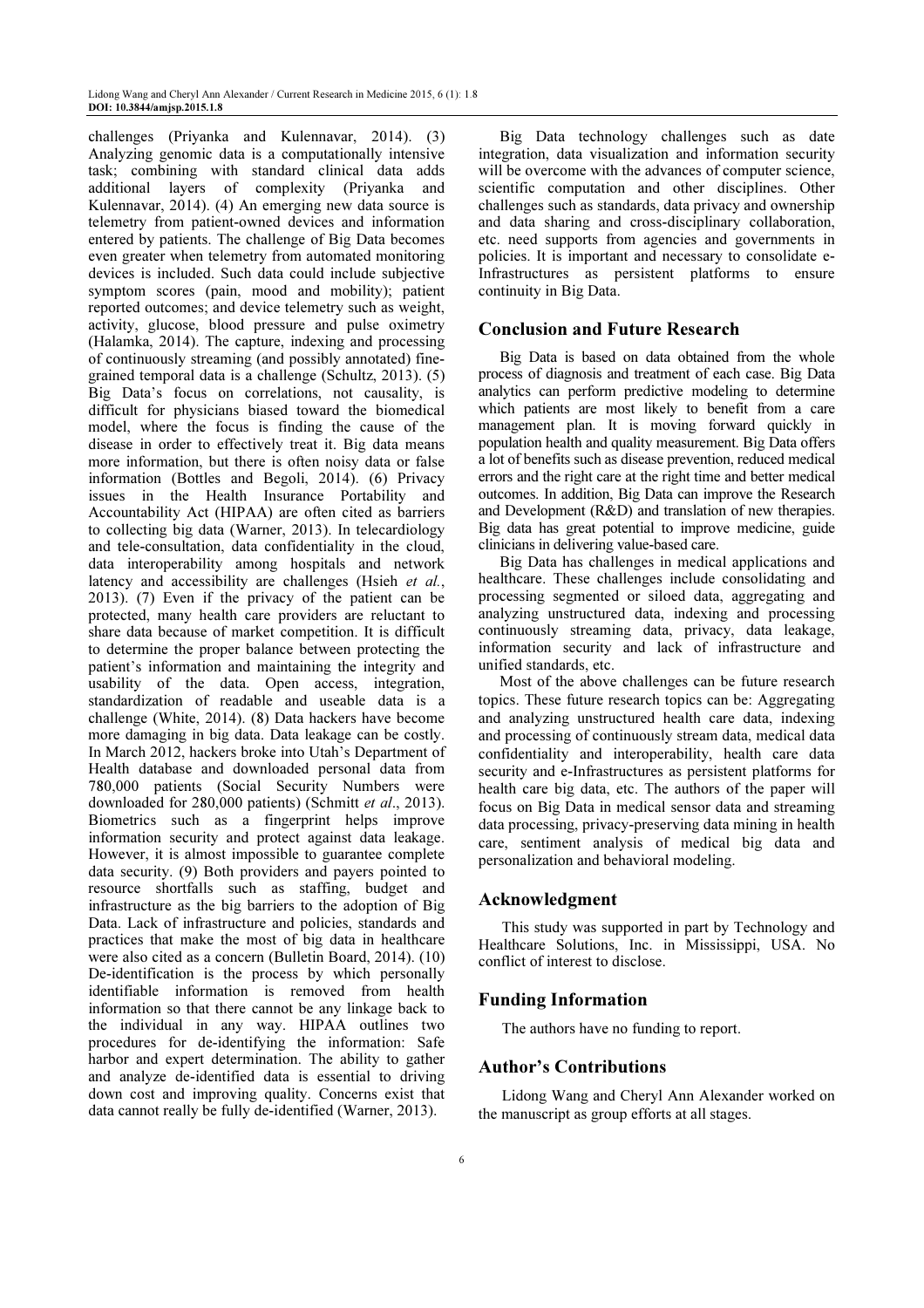#### Ethics

 This article is original and contains unpublished material. The corresponding author confirms that both the authors have read and approved the manuscript and no ethical issues involved.

# References

- Bellini, P., M. d. Claudio, P. Nesi and N. Rauch, 2013. Tassonomy and Review of Big Data Solutions Navigation. In: Big Data Computing, Akerkar, R. (Ed.), Chapman and Hall/CRC, pp: 57-101.
- Bottles, K. and E. Begoli, 2014. Understanding the pros and cons of big data analytics. Physician Exec., 40: 6-12.
- Bulletin Board, 2014. Industry assesses potential, challenges of big data. J. AHIMA.
- Chawla, N.V. and D.A. Davis, 2013. Bringing big data to personalized healthcare: A patient-centered framework. J. General Internal Med., 28: S660-S665. DOI: 10.1007/s11606-013-2455-8
- Chen, H.C., R.H.L. Chiang and V.C. Storey, 2012. Business intelligence and analytics: From big data to big impact. MIS Q., 36: 1165-1188.
- Demchenko, Y., P. Grosso and C. de Laat, 2013. Addressing big data issues in scientific data infrastructure. Proceedings of the International Conference on Collaboration Technologies and Systems, May 20-24, IEEE Xplore Press, San Diego, CA, USA, pp: 48-55. DOI: 10.1109/CTS.2013.6567203
- Dumbill, E., 2013. Making sense of Big Data. Big Data.
- Eaton, C., D. Deroos, T. Deutsch, G. Lapis and P. Zikopoulos, 2012. Understanding big data. McGraw-Hill Companies.
- Erdman, A.G. and D.F. Keefe, 2013. Grand challenge: Applying regulatory science and big data to improve medical device innovation. IEEE Ttrans. Biomed. Eng., 60: 700-706.

DOI: 10.1109/TBME.2013.2244600

- Halamka, J.D., 2014. Early experiences with big data at an academic medical center. Health Affairs, 33: 1132-1138. DOI: 10.1377/hlthaff.2014.0031
- Helm-Murtagh, S.C., 2014. Use of Big Data by Blue Cross and Blue Shield of North Carolina. NCMJ, 75: 195-197.
- Hsieh, J.C., A.H. Li and C.C. Yang, 2013. Mobile, cloud and big data computing: Contributions, challenges and new directions in telecardiology. Int. J. Environ. Res. Public Health, 10: 6131-6153. DOI: 10.3390/ijerph10116131
- Jagadish, H.V., J. Gehrke, A. Labrinidis, Y. Papakonstantinou and J.M. Patel et al., 2014. Big data and its technical challenges. Communications ACM, 57: 86-94. DOI: 10.1145/2611567
- Lee, J.H. and E.J. Lee, 2014. Computer-aided diagnosis sensor and system of breast sonography: A clinical study. Sensors Transducers, 180: 1-10.
- Manyika, J., M. Chui, B. Brown, J. Buhin and R. Dobbs et al., 2011. Big data: The next frontier for innovation, competition and productivity. USA: McKinsey Global Institute.
- Megahed, F.M. and L.A. Jones-Farmer, 2013. A Statistical Process Monitoring Perspective on "Big Data", Frontiers in Statistical Quality Control, 11th Edn., Springer, New York.
- Miller, K., 2012. Big data analytics in biomedical research. Biomedical Computation Review.
- Minelli, M., M. Chambers and A. Dhiraj, 2013. Big Data, Big Analytics: Emerging Business Intelligence and Analytic Trends for Today's Business. 1st Edn., John Wiley & Sons, Inc. Hoboken, New Jersey, USA, ISBN-10: 111814760X, pp: 187.
- Ngufor, C. and J. Wojtusiak, 2013. Learning from largescale distributed health data: An approximate logistic regression approach. Proceedings of the 30th International Conference on Machine Learning, Atlanta, Georgia, USA, JMLR: W&CP, pp: 1-8.
- O'Reilly Radar Team, 2012. Planning for big data. O'Reilly.
- Priyanka, K. and N. Kulennavar, 2014. A survey on big data analytics in health care. Int. J. Comput. Sci. Inform. Technologies, 5: 5865-5868.
- Raghupathi, W. and V. Raghupathi, 2014. Big data analytics in healthcare: Promise and potential. Health Inform. Science Syst., 2: 1-10. DOI: 10.1186/2047-2501-2-3
- Rajpathak, T. and A. Narsingpurkar, 2013. Managing knowledge from big data analytics in product development. White Paper, Tata Consultancy Services.
- Russom, P., 2011. Big data analytics. TDWI Best Practices Report, Fourth Quarter.
- Schmitt, C., M. Shoffner and P. Owen, 2013. Security and privacy in the era of big data: The SMW, a technological solution to the challenge of data leakage. RENCI, University of North Carolina at Chapel Hill.
- Schultz, T., 2013. Turning healthcare challenges into big data opportunities: A use-case review across the pharmaceutical development lifecycle. Bull. Association Inform. Sci. Technol., 39: 34-40. DOI: 10.1002/bult.2013.1720390508
- Shrestha, R.B., 2014. Big data and cloud computing. Applied Radiology.
- Tene, O. and J. Polonetsky, 2013. Big data for all: Privacy and user control in the age of analytics. Northwestern J. Intellectual Property, 11: 239-272.
- Terry, N.P., 2013. Protecting patient privacy in the age of big data. UMKC Law Rev., 81: 385-415.